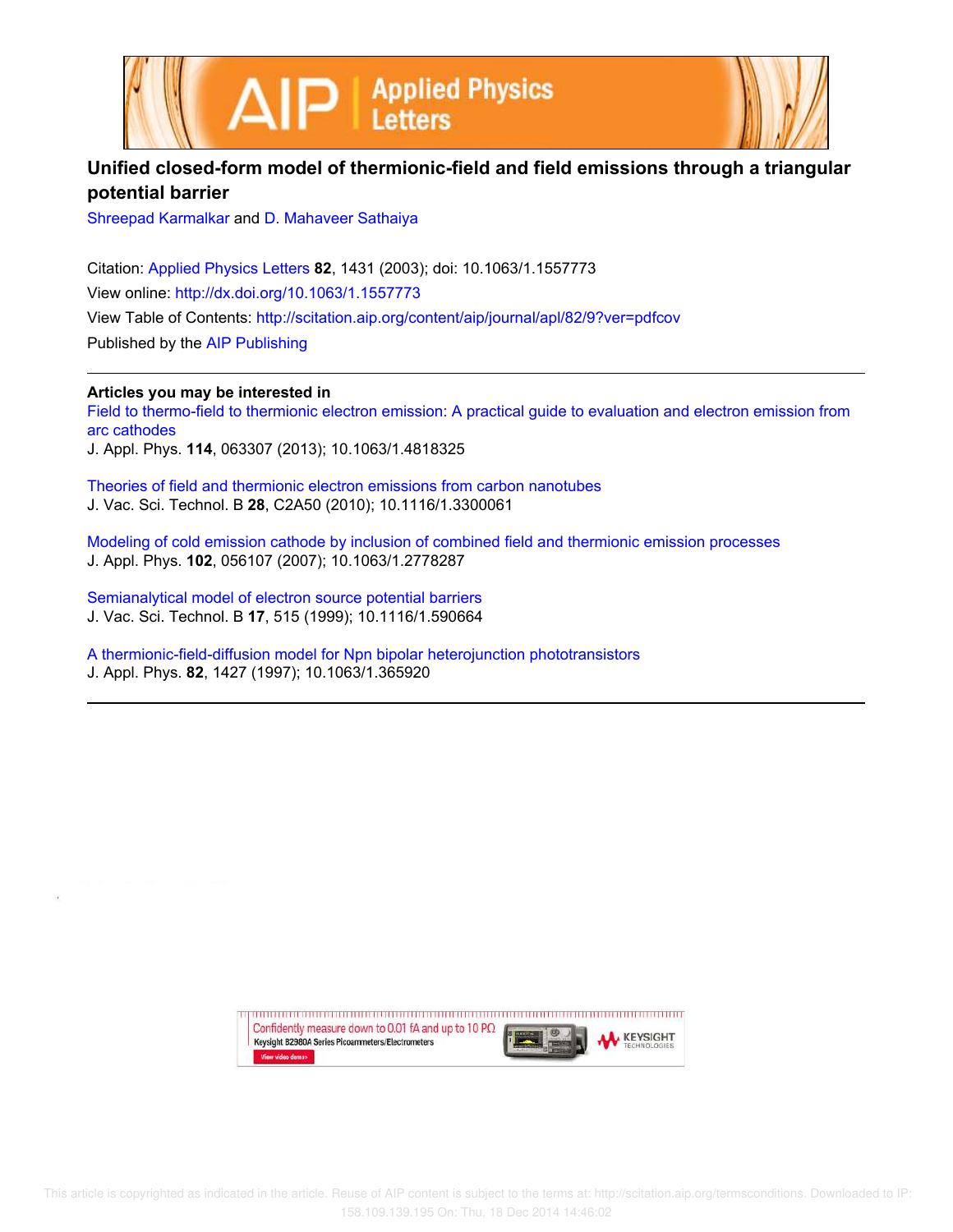## **Unified closed-form model of thermionic-field and field emissions through a triangular potential barrier**

Shreepad Karmalkar<sup>a)</sup> and D. Mahaveer Sathaiya

*Department of Electrical Engineering, Indian Institute of Technology, Madras 600 036, India*

(Received 11 October 2002; accepted 8 January 2003)

We report a simple closed-form model of the *total* emission *through* a triangular potential barrier due to thermionic field emission (TFE) and field emission (FE). Such a model has not been derived previously, since the energy distribution function of emitted electrons is not analytically integrable. We overcame this difficulty using a geometrical approximation of the integration operation. Our model so derived reveals the energy location and spread of the emission, which allow estimation of the emission through any fraction of the barrier. It also yields a characteristic field parameter in terms of the barrier height, temperature, and effective mass, which can be used to identify the TFE, FE, and TE regimes of device operation. © *2003 American Institute of Physics.* [DOI: 10.1063/1.1557773]

Electron current flows by thermionic emission (TE) across interfaces in several modern electronic devices. As the size of these devices, and the films used therein, shrink progressively, the interface electric fields shoot up, activating thermionic-field emission (TFE), and pure field emission (FE) currents *through* the interface potential barrier, which begin to dominate the TE current *over* the barrier. The interface potential barrier is often well approximated by a triangular shape (see Fig. 1). A simple closed-form model is available for FE through such a barrier, but not for TFE, forcing the need for numerical techniques to determine the *total* emission. This has been an impediment in the design, analysis and parameter extraction of several modern devices having metal–vacuum, Schottky, MIS, and heterointerfaces, planar doped barriers, carbon nanotubes, and quantum dots, wherein the TFE and FE emission is important. $1-10$ 

In this letter, we derive a simple closed-form model of the *total* emission, including the TFE, through a triangular barrier. The model follows a smooth gradation between the extremes of pure TE and pure FE via TFE. It reveals the energy location and spread of the emission, enabling estimation of the emission through a portion of the barrier height as required in many situations, e.g., in the emitter heterojunction in a *pnp* HBT, where the potential drop associated with the barrier electric field is less than the barrier height.<sup>4</sup>

The total emitted current density through the barrier due to TFE and FE (see Fig. 1) can be written as

$$
J = q^2 \int_{-\phi_F}^{\phi_B} \nu_x(\phi) N(\phi) f_{FD}(\phi) \Gamma(\phi) d\phi,
$$
 (1)

where,  $v_x(\phi)$  is the electron velocity directed against the barrier,  $N(\phi)$  is the density of states, and  $f_{FD}(\phi)$  is the Fermi–Dirac function (assumed to be zero on the right-hand side of the barrier), and  $\Gamma(\phi)$  is the quantum mechanical transmission coefficient;  $\phi$  is in volts. The behavior of *J* as a function of the temperature, *T*, and electric field, *E*, is strongly governed by  $f_{FD}(\phi)$  and  $\Gamma(\phi)$ :

$$
f_{FD}(\phi) = \frac{1}{1 + \exp(\phi/V_t)}, \ \Gamma(\phi) = \exp\left[-\frac{\alpha}{E}(\phi_B - \phi)^{3/2}\right],
$$

$$
\alpha = \frac{8\pi\sqrt{2mq}}{3h}, \tag{2}
$$

where  $\Gamma(\phi)$  is based on the WKB approximation, *m* is the electron effective mass, and other symbols have their usual meanings. Hence, the term  $\left[ q^2 v_x(\phi) N(\phi) \right]$  in Eq. (1), can be effectively treated as a constant,  $\theta$ , and we can write

$$
J \approx \theta \int_{-\phi_F}^{\phi_B} Z(\phi) d\phi,
$$
  
\n
$$
Z(\phi) = \frac{1}{\left[1 + \exp{\frac{\phi}{V_t}}\right] \exp\left[\frac{\alpha}{E}(\phi_B - \phi)^{3/2}\right]}.
$$
\n(3)



FIG. 1. Showing a triangular potential barrier (height  $\phi_B$ , thick solid line), and the critical energy levels, namely, the Fermi level ( $\phi=0$ ), the conduction band minimum  $(\phi = -\phi_F)$ , and the energy location of maximum emission ( $\phi = \phi_m$ ), all on the left-hand side of the barrier. Also shown is the numerically calculated (circles) and modeled (solid lines) shape of the energy distribution of emitted electrons [Eqs.  $(8)$  and  $(12)$ ], for  $E=0.75 E_0$  $=1.13$  MV/cm,  $\phi_B=1.4$  V,  $T=300$  K.

This article. A unic on the Subject to the terms at: http://scitation.com/terms.com/titions. Downloaded to IP:<br>158.109.139.195 On: Thu, 18 Dec 2014 14:46:02

a)Electronic mail: skarmalkar@hotmail.com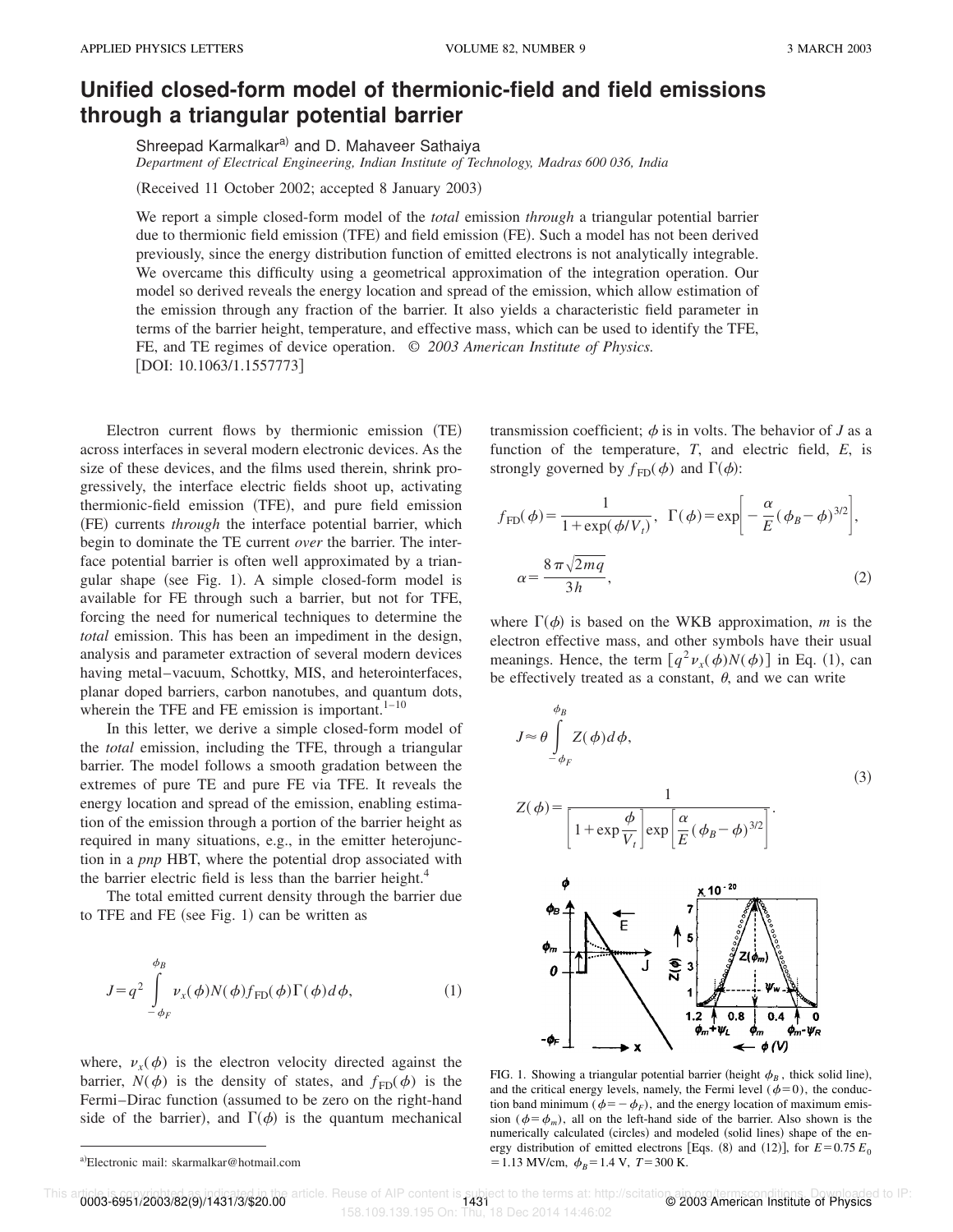The function  $Z(\phi)$  is not analytically integrable, and this is why a closed-form expression for emission through a triangular barrier has not been derived previously. We overcome this difficulty and achieve other benefits, as follows. We invoke a geometrical interpretation of the integration operation, and regard the integral in Eq. (3) as the area under  $Z(\phi)$ vs  $\phi$  curve. We note from the shape of  $Z(\phi)$  that this area is well approximated by a triangle (see Fig. 1). The height of the triangle is  $Z(\phi_m)$ , which is the peak value of  $Z(\phi)$  located at  $\phi = \phi_m$ , and the base of the triangle is  $\psi_W = \psi_L$  $+\psi_R$ , which represents the emission width, and is obtained using the condition  $Z(\phi_m + \Psi_L) = Z(\phi_m - \Psi_R) = Z(\phi_m)/e^2$ . Thus, we write

$$
\int_{-\phi_F}^{\phi_B} Z(\phi) d\phi \approx \frac{1}{2} \psi_w Z(\phi_m). \tag{4}
$$

As will be shown below, it is possible to provide simple closed-form expressions for the parameters namely— $\phi_m$ ,  $\psi_W$ ,  $\psi_L$ ,  $\psi_R$ , and  $Z(\phi_m)$ . The great advantage of this is that, all features of the triangular distribution, namely its location, height, and spread on either side of the peak (even if asymmetric) are revealed in terms of simple expressions of the various physical variables, which in turn allows estimation of the integral term on the LHS of Eq. (4) between *any pair* of potential limits (and not just  $-\phi_F$  and  $\phi_B$ ).

Once the integral in Eq.  $(3)$  is obtained from Eq.  $(4)$ , an expression for  $\theta$  is derived using the condition that, at *T*  $\rightarrow$ 0, the *J* obtained from Eq. (3) should correspond to the Fowler–Nordheim current (numerator of the equation below): $^{11}$ 

$$
= \frac{\frac{q^2 E^2}{8 \pi h \phi_B} \exp(-\alpha \phi_B^{3/2}/E)}{0.5 \psi_w Z(\phi_m)|_{T \to 0}}.
$$
 (5)

The expressions for  $\phi_m$ ,  $\psi_W$ ,  $\psi_L$ ,  $\psi_R$ , and  $Z(\phi_m)$  are now derived. Differentiating the denominator of  $Z(\phi)$  in Eq. (3), and setting it to zero yields

 $\epsilon$ 

$$
\frac{\phi_m}{\phi_B} = 1 - \left\{ \frac{E/E_0}{1 + \exp(-\phi_m/V_t)} \right\}^2, \ \ E_0 = 1.5 \alpha V_t \sqrt{\phi_B}. \tag{6}
$$

As will be shown,  $E_0$  is a characteristic field, in terms of which the TFE, FE, and TE dominated regimes of operation can be identified. From Eq.  $(6)$ ,  $\phi_m$  can be solved iteratively. However, without loss of accuracy, significant simplification and physical insight are gained by the following approximation of Eq.  $(6)$ , illustrated in Fig. 2 $(a)$ :

$$
(\phi_m/\phi_B) \approx \{1 - (E/E_0)^2\} \text{ for } E \le E_0,
$$
  

$$
\phi_m \approx 0 \text{ for } E > E_0.
$$
 (7)

Using this and  $exp(\phi_m / V_t) \ge 1$  in Eq. (3), we obtain [see Fig.  $2(b)$ :

$$
Z(\phi_m) \approx \exp - \left\{ \frac{\phi_B}{V_t} \left[ 1 - \frac{1}{3} \left( \frac{E}{E_0} \right)^2 \right] \right\} \text{ for } E \le E_0, \quad (8)
$$

This article 
$$
Z(\phi_m)
$$
  $\Rightarrow$   $\phi_B$   $\phi_B$   $\phi_B$   $\phi_B$   $\phi_B$   $\phi_B$   $\phi_B$   $\phi_B$   $\phi_B$   $\phi_B$   $\phi_B$   $\phi_B$   $\phi_B$   $\phi_B$   $\phi_B$   $\phi_B$   $\phi_B$   $\phi_B$   $\phi_B$   $\phi_B$   $\phi_B$   $\phi_B$   $\phi_B$   $\phi_B$   $\phi_B$   $\phi_B$   $\phi_B$   $\phi_B$   $\phi_B$   $\phi_B$   $\phi_B$   $\phi_B$   $\phi_B$   $\phi_B$   $\phi_B$   $\phi_B$   $\phi_B$   $\phi_B$   $\phi_B$   $\phi_B$   $\phi_B$   $\phi_B$   $\phi_B$   $\phi_B$   $\phi_B$   $\phi_B$   $\phi_B$   $\phi_B$   $\phi_B$   $\phi_B$   $\phi_B$   $\phi_B$   $\phi_B$   $\phi_B$   $\phi_B$   $\phi_B$   $\phi_B$   $\phi_B$   $\phi_B$   $\phi_B$   $\phi_B$   $\phi_B$   $\phi_B$   $\phi_B$   $\phi_B$   $\phi_B$   $\phi_B$   $$ 



FIG. 2. Comparison of numerical calculations (points) with our model (lines), using  $\phi_B = 1.4$  V,  $m = 0.23$   $m_0$ : (a) normalized energy location of the maximum emission  $[Eq. (6)]$ ; (b) maximum emission expressed in terms of the maximum of  $Z(\phi)$  [Eqs. (8) and (9)]; (c) the normalized energy spread of emission [Eqs.  $(12)$ – $(14)$ ]. Also shown are the components  $\psi_L$  and  $\psi_R$  of this spread at 100 K; (d) the total emitted electron current [Eqs. (3),  $(4)$ ,  $(8)$ ,  $(9)$ ,  $(12)$ – $(15)$ ] and the numerically calculated FE, TFE, and TE segments using standard formulas (Refs. 2 and 11).

Strictly speaking,  $\exp(\phi_m / V_t)$  is not  $\geq 1$  if  $\phi_m \approx 0$  is used for  $E>E_0$ . However, this approximation has been used to maintain continuity in  $Z(\phi_m)$  at  $E = E_0$ .

Expressions for  $\psi_R$ ,  $\psi_L$ , and  $\psi_W = \psi_R + \psi_L$  are derived by solving  $Z(\phi_m + \psi_L) = e^{-2}Z(\phi_m) = Z(\phi_m - \psi_R)$ . For *E*  $\leq E_0$ , using  $\exp(\phi_m / V_t) \geq 1$  and  $\exp[(\phi_m + \psi_L) / V_t] \geq 1$  in  $Z(\phi_m + \psi_L) = e^{-2}Z(\phi_m)$ , and taking logarithms, we obtain

$$
\frac{\psi_L}{V_t} + \frac{\alpha}{E} (\phi_B - \phi_m)^{3/2} \left\{ \left( 1 - \frac{\psi_L}{\phi_B - \phi_m} \right)^{3/2} - 1 \right\} \approx 2, \quad (10)
$$

which can be further simplified, using  $[\psi_L/(\phi_B - \phi_m)] \ll 1$ and  $(1-x)^{3/2} \approx [1-(3/2)x+(3/8)x^2]$  for  $x \ll 1$ , to

$$
\psi_L \left( \frac{1}{V_t} - \frac{3 \alpha \sqrt{\phi_B - \phi_m}}{2E} \right) + \frac{3 \alpha}{8E} \left( \frac{\psi_L^2}{\sqrt{\phi_B - \phi_m}} \right) \approx 2. \quad (11)
$$

Based on Eq. (7), the first term of this equation is  $\approx 0$ , since  $(E/E_0)$  < 1. A similar approach is used to derive  $\psi_R$  using  $\exp[(\phi_m - \psi_R)/V_t] \ge 1$  and  $[\psi_R/(\phi_B - \phi_m)] \le 1$ . The result is a common expression for  $\psi_L$  and  $\psi_R$ ;

$$
\psi_L \approx \psi_R \approx 2\sqrt{2}\sqrt{\phi_B V_t} \left(\frac{E}{E_0}\right) \quad \text{for } E \le E_0. \tag{12}
$$

For  $(E/E_0) > 1$ ,  $\psi_L$  and  $\psi_R$  behave differently for large  $(E/E<sub>0</sub>)$ , or equivalently, small *T*, and their solutions should be considered separately. For  $T \rightarrow 0$ , thermal activation is disabled and only pure FE exists, the emission distribution  $Z(\phi)$  shows a maximum at  $\phi=0$ , a steep fall for  $\phi>0$  and a relatively slow decay for  $\phi < 0$ , implying  $\psi_L$  tends to zero but  $\psi_R$  does not. In fact,  $\psi_R$  increases linearly for large (*E*/*E*<sub>0</sub>). This is seen by solving for  $\psi_R$  from  $Z(\phi_m - \psi_R)$  $= e^{-2}Z(\phi_m)$  at  $T \rightarrow 0$ , when  $f_{FD}(\phi_m) = 1$  [equivalently, set  $\exp(\phi_m/V_t) = 0$  in Eq. (3)]; using  $\psi_R / \phi_B \ll 1$  and  $(1+x)^{3/2}$  $\approx$  [1+(3/2)*x*] for *x*  $\ll$  1, we obtain  $\psi_R \approx$  2  $V_t$  (*E*/*E*<sub>0</sub>). A  $\psi_L$ expression is derived as follows. Since numerical results